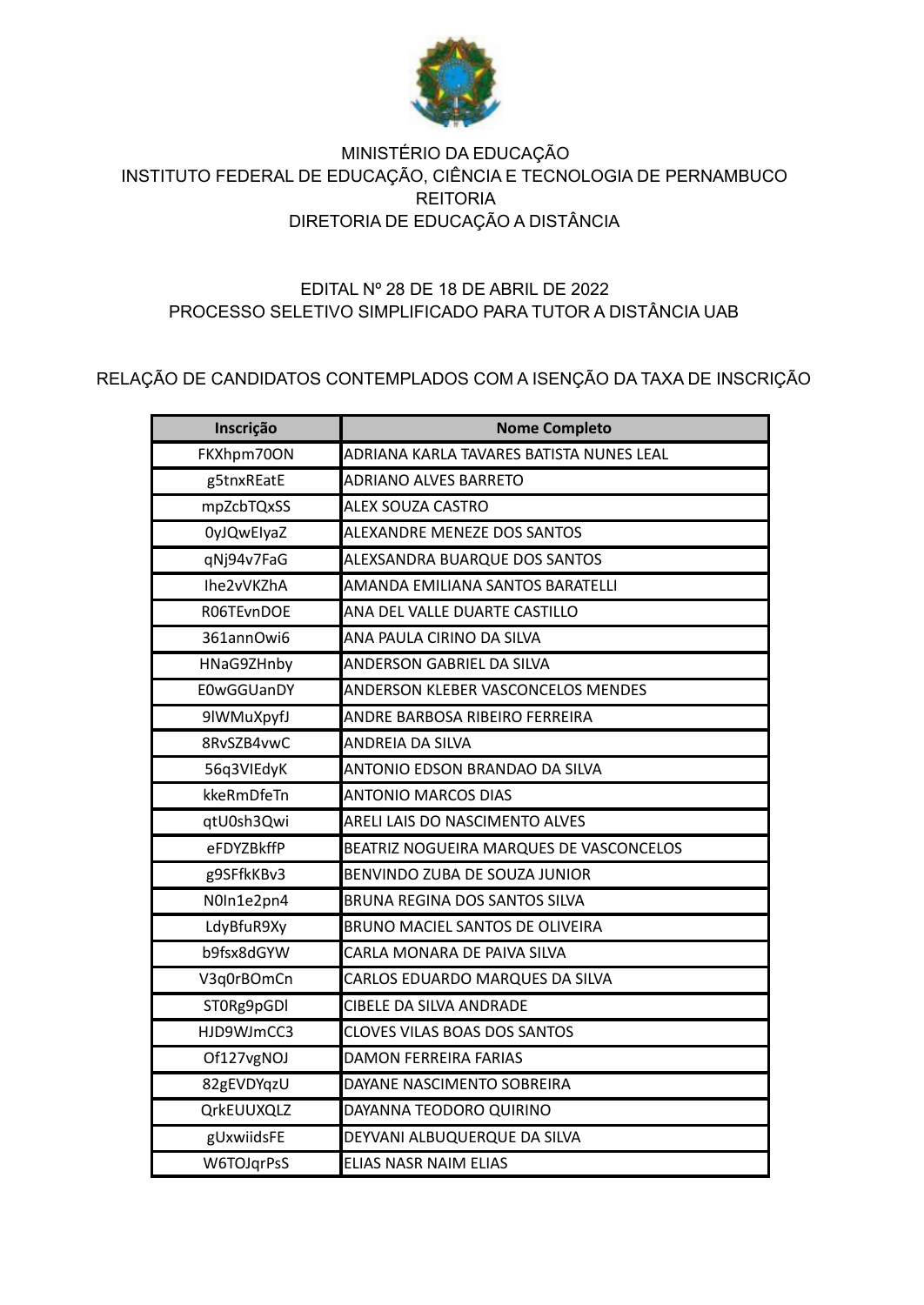| Inscrição         | <b>Nome Completo</b>                 |
|-------------------|--------------------------------------|
| XUmAMkP49X        | ELISVALDO BEZERRA DA SILVA           |
| FPpa7u3EDQ        | <b>EMERSON SILVA SANTOS</b>          |
| 11hOiuzVnR        | ERIVALDO SANTOS DE SOUSA             |
| ZUxT7Ds6oP        | FABIANA MARIA DOS SANTOS VERISSIMO   |
| ibYos6CZy5        | FELIPE ALEXANDRE DE LIMA LIRA        |
| ns1MCAEi7R        | FELIPE MIRANDA MOTA                  |
| Il6qy5SV33        | FERNANDO DE BARROS E SILVA JUNIOR    |
| 17UBxogAtb        | FRANCISCO RONALDO CANDIDO            |
| 9ihKCrlacU        | <b>GABRIELA LIMA DOS SANTOS</b>      |
| kYkaNKJSMA        | <b>GENESES SOARES PEREIRA</b>        |
| ecens0qczT        | GEOVANE DE ARRUDA BARBOSA            |
| V8ieaGyR1E        | <b>GEOVANE DOS SANTOS BARBOSA</b>    |
| V7RPeotYGf        | GILCLEBIA OLIVEIRA LOURENCO          |
| wlbyQZCPvQ        | <b>GUSTAVO FERREIRA SANTANA</b>      |
| QmWEG5hdsm        | IGOR JOSUA FELINTO GUEDES DA SILVA   |
| LkCHBeGnwW        | <b>ISAAC FERREIRA CAVALCANTE</b>     |
| UBXB9w2AHk        | <b>ISABELA MAYARA DOS SANTOS</b>     |
| AGeJmimmUs        | <b>JAILTON DA SILVA</b>              |
| i0HD5kype3        | <b>JAMILTON COSTA PEREIRA</b>        |
| /X2dczZ7tgV       | JANETE GOMES DE MOURA                |
| m8KzMpQRtr        | JANIEL RAMOS DE AMARAL               |
| <b>BEoiHDzcDf</b> | JEAN FELIPE OLIVEIRA DA SILVA        |
| 36hyVoAlEk        | JESSIKA PRISCILA COSTA DA SILVA      |
| T1kZyP1EyK        | JOANA EMILIA PAULINO DE ARAUJO COSTA |
| UBMytKD2nh        | JOAO RICARDO LIMA BRITO              |
| giU8IXCbBg        | JOSE ADRIANO PEREIRA LEMOS           |
| WrgbTBfM0d        | JOSE ANDERSON RODRIGUES DE SOUZA     |
| 13CdqqREB0        | JOSE FERREIRA DE MELO                |
| 2i2GGITYVZ        | JOSE HENRIQUE SANTOS SOUZA           |
| RDM31u9TeX        | JOSIANE LADELFO                      |
| <b>TovJmQYUXC</b> | JUNIA MATILDE LOPES FREITAS          |
| pfW9ZwBIST        | KEILA BARBOSA COSTA DOS SANTOS       |
| <b>HbRVfJMWHJ</b> | LAIS APARECIDA MARTINS TENORIO       |
| GsCDgQFrf2        | LEIDIANE DA SILVA ESTEVAO            |
| Mobn0sgmsU        | LINDALVA MARIA DA SILVA OLIVEIRA     |
| TAh9YCBZGG        | LINDEMBERG SILVA DE ALMEIDA          |
| eDK3i2MwRX        | LIVIA DE JESUS VIEIRA                |
| p1imlmaElg        | LUCAS MATHEUS GARCIA TORRES          |
| ivppB18lEP        | LUCIANA DA CONCEICAO CUNHA DINIZ     |
| 0GvCZxwHlu        | LUDMAGNA PEREIRA DE ARAUJO           |